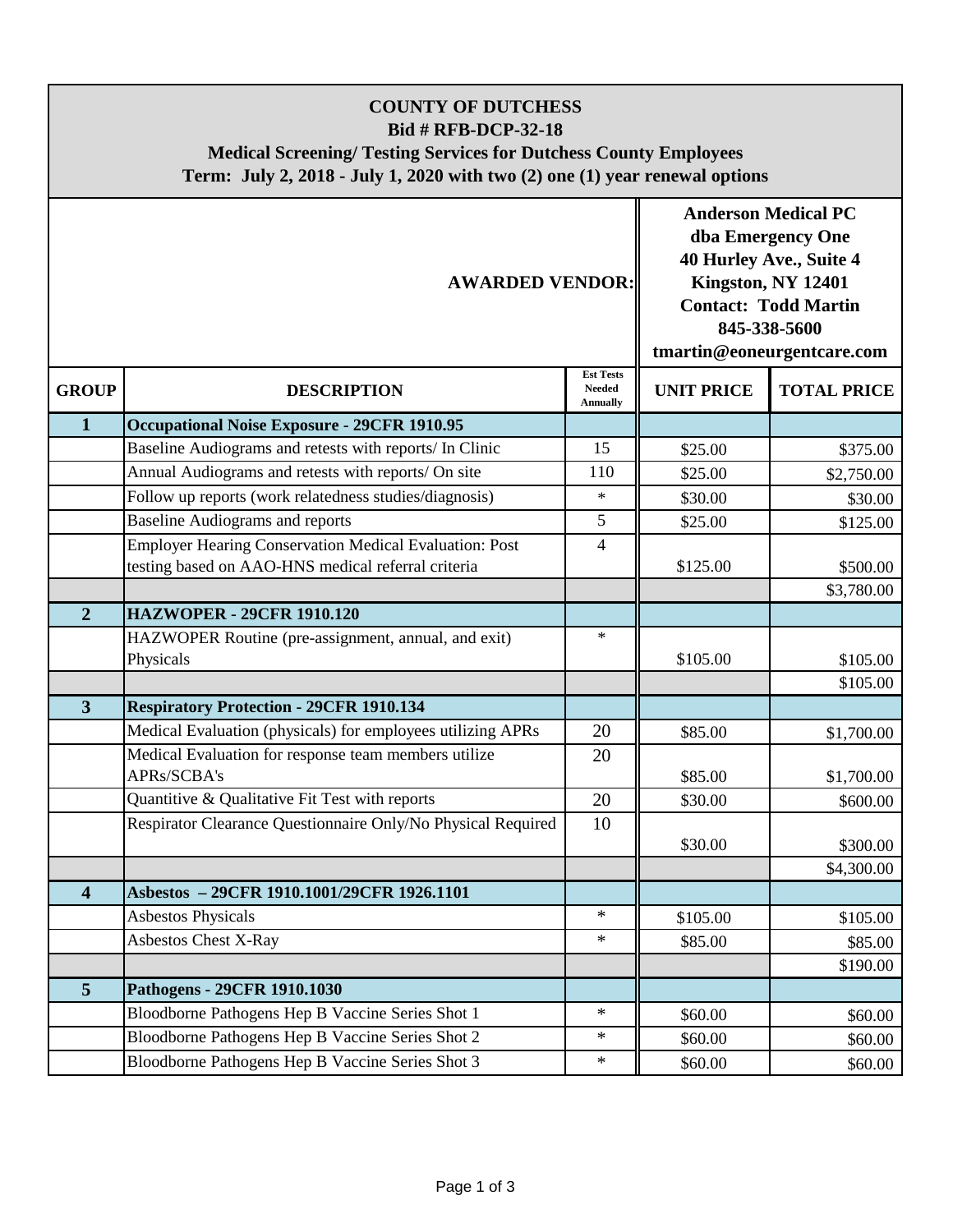| <b>AWARDED VENDOR:</b> |                                                                                           |                                                      | <b>Anderson Medical PC</b><br>dba Emergency One<br>40 Hurley Ave., Suite 4<br>Kingston, NY 12401<br><b>Contact: Todd Martin</b><br>845-338-5600<br>tmartin@eoneurgentcare.com |                    |
|------------------------|-------------------------------------------------------------------------------------------|------------------------------------------------------|-------------------------------------------------------------------------------------------------------------------------------------------------------------------------------|--------------------|
| <b>GROUP</b>           | <b>DESCRIPTION</b>                                                                        | <b>Est Tests</b><br><b>Needed</b><br><b>Annually</b> | <b>UNIT PRICE</b>                                                                                                                                                             | <b>TOTAL PRICE</b> |
|                        | Bloodborne Pathogens Hep B Blood Test                                                     | $\ast$                                               | \$43.00                                                                                                                                                                       | \$43.00            |
|                        | Bloodborne Pathogens Hep B Surface Antigen                                                | $\ast$                                               | \$40.00                                                                                                                                                                       | \$40.00            |
|                        | Bloodborne Pathogens Post Exposure Prophylactics (evaluation,                             | $\ast$                                               |                                                                                                                                                                               |                    |
|                        | follow up and counseling)                                                                 |                                                      | \$75.00                                                                                                                                                                       | \$75.00            |
|                        | Bloodborne Pathogens Hep C Surface Antibody                                               | $\ast$                                               | \$47.00                                                                                                                                                                       | \$47.00            |
|                        | <b>HIV Baseline Test</b>                                                                  | $\ast$                                               | \$55.00                                                                                                                                                                       | \$55.00            |
|                        | <b>OSHA Airborne Pathogens Training</b>                                                   | $\ast$                                               | \$100.00                                                                                                                                                                      | \$100.00           |
|                        | <b>OSHA Bloodborne Pathogens Training</b>                                                 | $\ast$                                               |                                                                                                                                                                               |                    |
|                        |                                                                                           |                                                      | \$200.00                                                                                                                                                                      | \$200.00           |
|                        | OSHA Bloodborne/Airborne Pathogens Training Refresher                                     | $\ast$                                               | \$250.00                                                                                                                                                                      | \$250.00           |
|                        |                                                                                           |                                                      |                                                                                                                                                                               | \$990.00           |
| 6                      | Occupational Exposure to Hazardous Chemicals in Laboratories Screenings - 29CFR 1910.1450 |                                                      |                                                                                                                                                                               |                    |
|                        | Medical consultation and/or medical examination including the                             | $\ast$                                               |                                                                                                                                                                               |                    |
|                        | physician's professional opinion                                                          |                                                      | \$125.00                                                                                                                                                                      | \$125.00           |
|                        | Lead Level Screening                                                                      | $\ast$                                               | \$50.00                                                                                                                                                                       | \$50.00            |
|                        | Zinc Level Screening                                                                      | $\ast$                                               | \$50.00                                                                                                                                                                       | \$50.00            |
|                        | Other Chemical screenings                                                                 | $\ast$                                               | test specific                                                                                                                                                                 |                    |
|                        |                                                                                           |                                                      |                                                                                                                                                                               | \$225.00           |
| $\overline{7}$         | Medical Services/First Aid - 29CFR 1910.151                                               |                                                      |                                                                                                                                                                               |                    |
|                        | <b>Consultation Services</b>                                                              | $\ast$                                               | \$100.00                                                                                                                                                                      | \$100.00           |
|                        | Occupational Urgent Care Visits                                                           | $\ast$                                               | \$100.00                                                                                                                                                                      | \$100.00           |
|                        |                                                                                           |                                                      |                                                                                                                                                                               | \$200.00           |
| 8                      | <b>USDOT Urine Drug Testing</b>                                                           |                                                      |                                                                                                                                                                               |                    |
|                        | DOT Urine Drug Testing Panel (6panel)                                                     | 50                                                   | \$52.00                                                                                                                                                                       | \$2,600.00         |
|                        | DOT Urine Drug Testing Panel (6panel) 24 Hour Service                                     | $\overline{2}$                                       | \$200.00                                                                                                                                                                      | \$400.00           |
|                        | 5 Panel Non-DOT Drug Screen w/MRO Services                                                | $\ast$                                               | \$50.00                                                                                                                                                                       | \$50.00            |
|                        | 10 Panel Drug Screen                                                                      | 20                                                   | \$55.00                                                                                                                                                                       | \$1,100.00         |
|                        |                                                                                           |                                                      |                                                                                                                                                                               | \$4,150.00         |
| 9                      | <b>Mantoux Test (PPD)</b>                                                                 | 10                                                   | \$20.00                                                                                                                                                                       | \$200.00           |
|                        | PPD Testing                                                                               | $\ast$                                               | \$20.00                                                                                                                                                                       | \$20.00            |
|                        |                                                                                           |                                                      |                                                                                                                                                                               | \$220.00           |
| 10                     | <b>Chest X-Rays</b>                                                                       |                                                      |                                                                                                                                                                               |                    |
|                        | Chest X-Rays If Medically Indicated- PA View                                              | $\ast$                                               | \$65.00                                                                                                                                                                       | \$65.00            |
|                        | Chest X-Rays If Medically Indicated- PA & Lateral View                                    | $\ast$                                               | \$85.00                                                                                                                                                                       | \$85.00            |
|                        |                                                                                           |                                                      |                                                                                                                                                                               | \$150.00           |